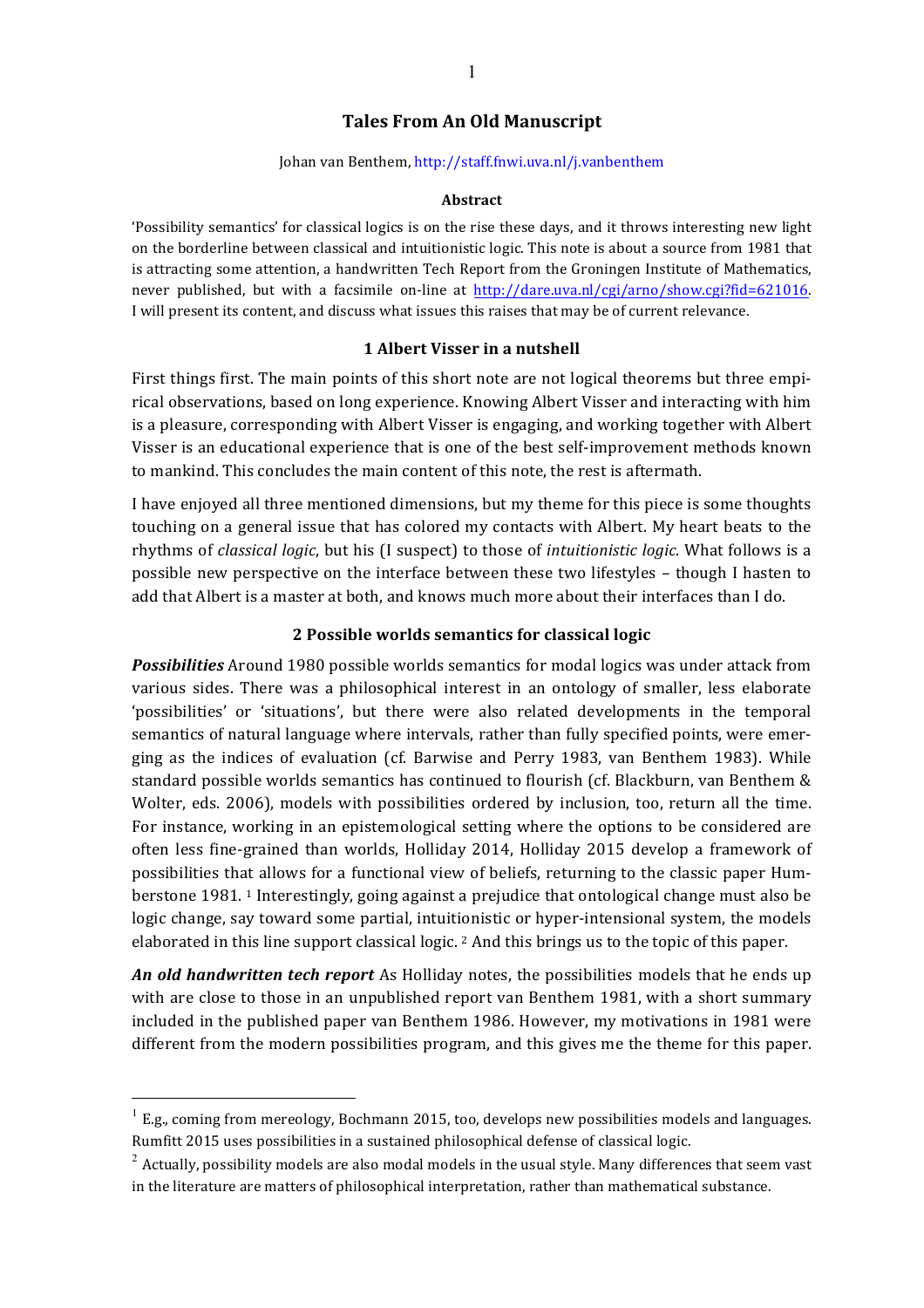Why did I propose these structures (called 'possible worlds models for classical logic' - not a very good name), what results were found, and what relevant logical program might emerge?

The first thing to do was reading the original report from the Mathematical Institute in Groningen. This was not always easy, apart from the fading ink. The author is often terse and apodictic: something which may be all-right to inflict on others, but which seems really objectionable when doing it to *oneself*, even if 35 years later. What follows is my current reconstruction of things written back then, with a selection of some key results, proofs that I have checked, plus some comments on the enterprise as they occur to me now. I hope that this still has some current value: for possibility semantics, and perhaps beyond.

*Intuitionistic and classical logic* As a student in Amsterdam, I was exposed first-hand to a lot of intuitionistic logic, represented by some of its finest minds: Anne Troelstra, Dick de Jongh, and later on, Albert Visser. Still, probably out of a revolutionary 1960s desire to be different, my heart went out to classical logic. My dissertation on modal logic was squarely in that tradition, and my favorite tool was classical model theory, not constructive proof theory or the like. But of course, for a working logician, things are never that clear-cut. I used proof theory in my later work on categorial grammar and substructural logics, and as for intuitionistic logic, I have always felt a fascination for what it has to offer semantically. In particular, intuitionistic models for coming to know things have always appealed to me, especially their links with information structure and information dynamics (van Benthem 1989, 2009).

More than that, the 1981 report even shows a certain unease with classical logic. It starts with the complaint that classical completeness proofs have the inelegant feature that one needs to pick 'some' maximally consistent extension of a given set of formulas to create a model, and likewise, that basic model-theoretic constructions such as ultraproducts need an ultrafilter going beyond what is often just a filter containing the relevant initial structure. On this basis, the report then proposes what it calls an 'intuitionistic' alternative, though it notes that intuitionistic completeness proofs still have a similar problem, as they use prime filters that split disjunctions in some arbitrary manner, often going beyond the original input.

*A* modal semantics So, we take models *M* for the language of first-order logic that are tuples *(W, ≤, D, I)* where *W* is a set of worlds (or stages, or information pieces), ≤ is a partial order (inclusion between stages), *D* is a map assigning to each world *w* a set  $D(w)$  of objects (the domain of that world), and *I* is an interpretation function sending predicates *P* and worlds *w* to sets of tuples of the appropriate arity with objects chosen from  $D(w)$ . In doing so, we impose some further constraints on our structures. The first of these is standard modal:

*Cumulation* for domains if  $w \le v$ , then  $D(w) \subseteq D(v)$ .

We also impose, as in models for intuitionistic logic,

*Persistence* for atomic facts if *Pd* holds at *w* and  $w \le v$ , then *Pd* holds at *v*.

However, in line with our classical orientation, we also impose

*Cofinality* for atomic facts if for all  $v \geq w$ , there exists a  $u \geq v$  with P*d* true at *u*, then *Pd* is already true at *w*.

The report motivates the latter condition as follows, while pointing out how it embodies the negation law  $\neg \varphi \rightarrow \varphi$ . If the truth of a formula  $\varphi$  is 'inevitable' cofinally in the model, then we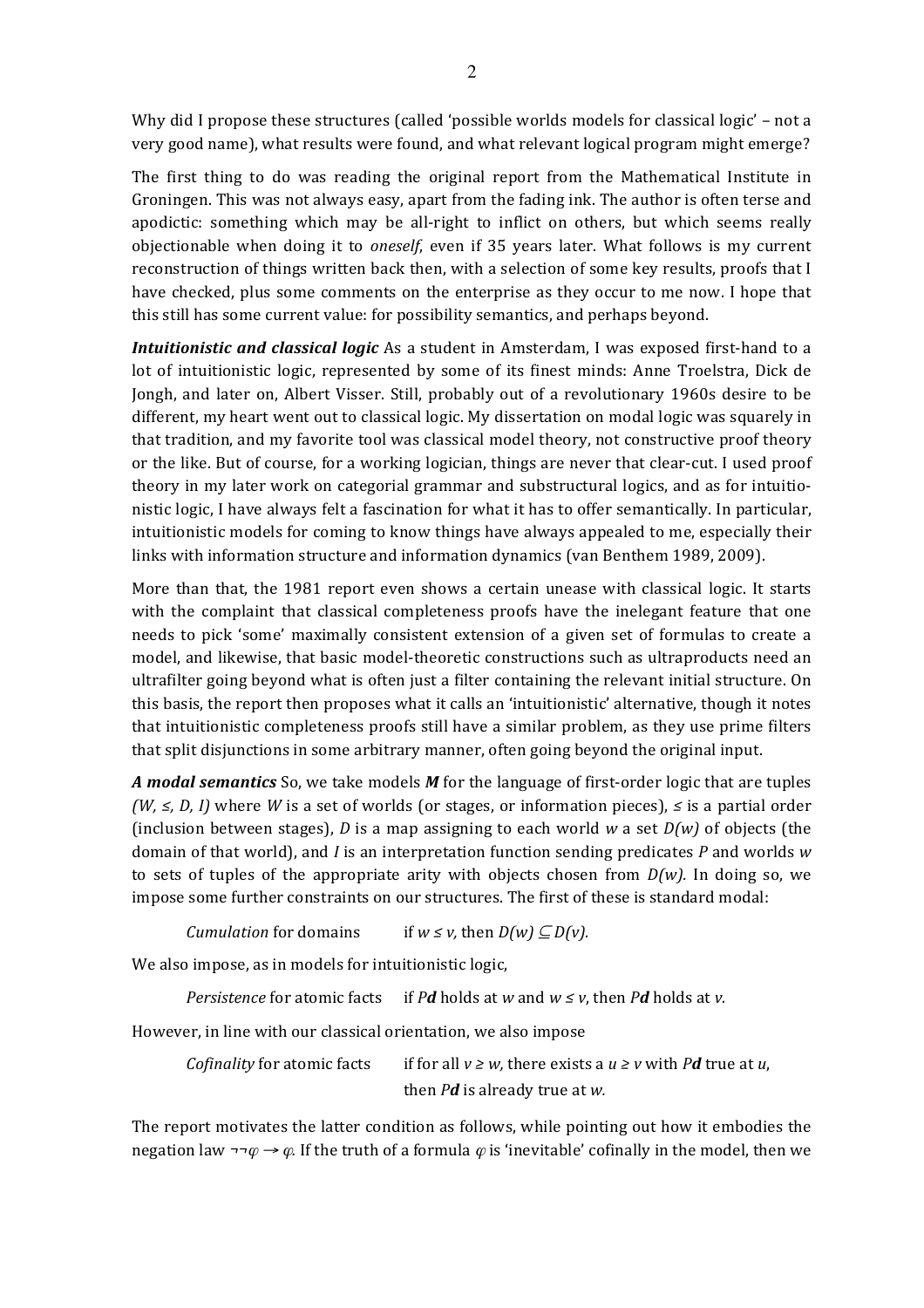might as well call  $\varphi$  true now. This sounds like the Sure Thing Principle of decision theory: if every available current action of yours will result in believing that  $\varphi$ , believe  $\varphi$  right now. 3

*Remark* Later literature on possibility- or stage-based models, in natural language semantics, metaphysics, or epistemology, has added a different intuition motivating cofinality. This time, it appears as a desirable form of 'refinability': if a stage w fails to make  $\varphi$  true, then there must still be some more refined state  $v \geq w$  that refutes  $\varphi$ , in the sense of making  $\neg \varphi$  true. An early source for this line of motivation is the 'data semantics' of Veltman 1984.

The following truth definition now interprets the first-order language, with a little benign sloppiness in notation. In what follows, in our exposition, we restrict attention to just three logical operations, viz. conjunction, negation, and universal quantification:  $4$ 

| M, w, $d \models Px$                                   | iff | the tuple of objects $\boldsymbol{d}$ is in $I(P, w)$                            |
|--------------------------------------------------------|-----|----------------------------------------------------------------------------------|
| <b>M</b> , w, <b>d</b> $= \varphi \wedge \psi$         | iff | <i>M, w, d = <math>\varphi</math></i> and <i>M, w, d = <math>\psi</math></i>     |
| M, w, $d \models \neg \varphi$                         | iff | for no $v \geq w$ , M, v, $d \models \varphi$                                    |
| <i>M</i> , <i>w</i> , <i>d</i> $=$ $\forall x \varphi$ | iff | for all $v \geq w$ , for all $d \in D(v)$ , <b>M</b> , v, <b>d</b> d $= \varphi$ |

More formally, instead of tuples *d*, one can use assignment functions *s* in a format *M, w*, *s*  $= \varphi$ where *s* sends the free variables in  $\varphi$  to objects in the domain *D(w)*. Domain Cumulation makes sure this remains well-defined when we go up to worlds higher in the inclusion order.

Further operations are considered defined, with  $\varphi \vee \psi$  as  $\neg(\neg \varphi \wedge \neg \psi)$ , and  $\exists x \varphi$  as  $\neg \forall x \neg \varphi$ .

With the language interpreted in this way, it can be shown by a straightforward induction that the earlier two semantic properties of persistence and cofinality lift to all formulas.

**Completeness by one canonical model** With models like this, the completeness proof for a classical first-order axiom system becomes straightforward, referring to a unique canonical model. Consider the set of all *consistent deductively closed* sets  $\Sigma$  of formulas in our language where we assume that each set  $\Sigma$  has an associated language  $L(\Sigma)$  which involves only finitely many individual constants.  $5$  When we refer to inclusion in what follows, we mean inclusion of sets and associated languages. Now we observe that the following standard decomposition principles hold for all formulas and consistent sets in the relevant associated languages:

|  | <i>Fact</i> $\varphi \land \psi \in \Sigma$ | iff $\varphi \in \Sigma$ and $\psi \in \Sigma$                                                                   |
|--|---------------------------------------------|------------------------------------------------------------------------------------------------------------------|
|  | $\neg\varphi\!\in\!\Sigma$                  | iff for all $\Delta \supseteq \Sigma$ , $\varphi \notin \Delta$                                                  |
|  |                                             | $\forall x \varphi \in \Sigma$ iff for $\Delta \supseteq \Sigma$ and all constants c, $[c/x] \varphi \in \Delta$ |

*Proof* The proof of these equivalences involves only minimal properties of any proof system. In particular, in the argument for the negation clause, it is not assumed that the underlying proof system is classical. The analogy with the three earlier truth conditions will be clear.  $\blacksquare$ 

 $3$  Cofinality is weaker than total `inevitability' of a formula defined as truth on some barrier across the inclusion graph, the second-order clause employed in Beth's original semantics for intuitionistic logic. The difference raises some interesting technical complexities on infinite trees, but we omit them here.

 $<sup>4</sup>$  Also, for simplicity, we only consider only variables and constants, a countably infinite set of each</sup> (for technical reasons to become clear shortly), but no complex term-forming function symbols.

 $<sup>5</sup>$  The restriction ensures that we can extend sets with new witnesses for false universal formulas.</sup>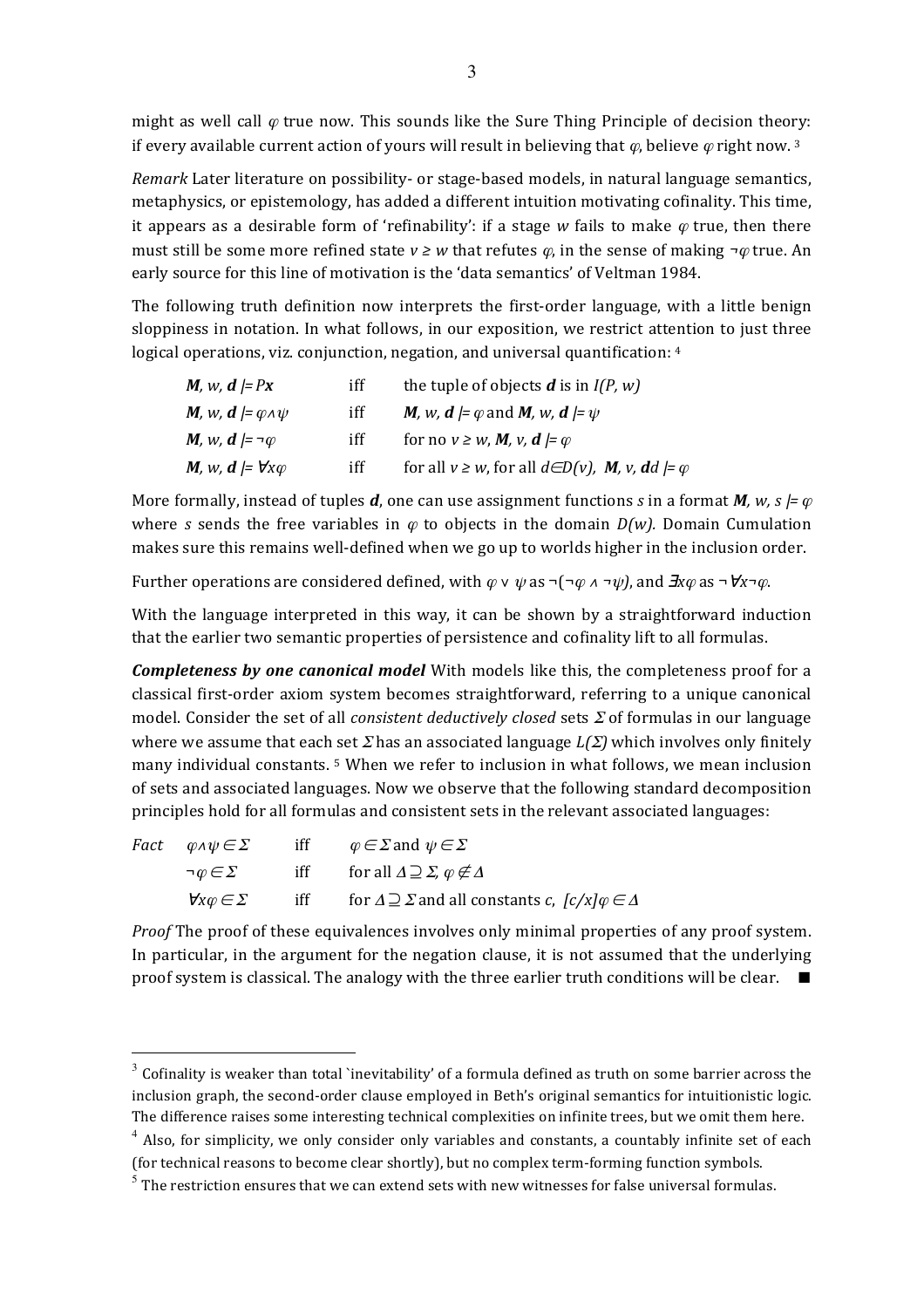We can exploit these decomposition properties of consistent sets by defining a canonical model M as consisting of all consistent language-indexed deductively closed sets ordered by inclusion, and deriving its interpretation of atoms as usual, directly from the atomic formulas that are explicitly present in the sets. The key feature of this model is given by the usual equivalence of membership and truth, for all sets  $\Sigma$  in the model and all sentences  $\frac{c}{x}$ with all free variables in the formula  $\varphi$  replaced by constants in the language  $L(\Sigma)$ :

*Truth* Lemma  $M$ ,  $\Sigma$  *|=*  $[c/x]\varphi$  iff  $[c/x]\varphi \in \Sigma$ 

*Proof* This is shown by a straightforward induction on formulas.

The further property of Persistence is immediate from the use of set inclusion, but Cofinality does ask for something classical, namely, the derivability of the double negation law  $\neg \neg \varphi \rightarrow \varphi$ .

In this light, completeness for classical logic does not need any arbitrary choices of maximally consistent sets. But what is more, the above proof does not assume any form of the Axiom of Choice, and hence it suggests a more constructive version of standard meta-theory. <sup>6</sup>

*Back to classical models: generic branches* Now, as pointed out in our source text, this simple and minimal completeness proof comes at a price. For, it does not tell us that a nonderivable model has a counterexample that is 'standard', being just a single-world model of the usual sort. However, a route toward such models is provided by what the report calls the 'usual method' of generic branches, borrowed from set-theoretic forcing.

Consider any countable possibility model as defined above, and look at the branches in it  $$ i.e., the maximal linearly ordered subsets. If a branch ends at some finite stage, we have an obvious classical model for all formulas true there. But such models can also be found for infinite *generic* branches *B* that satisfy the following two properties:

- (a) for each formula  $\varphi$ , either  $\varphi$  or  $\neg \varphi$  is true at some stage on *B*, and
- (b) for each formula  $\neg$   $\forall x \varphi$  true somewhere on the branch *B*, some instance
- *¬[c/x]*<sup>ϕ</sup> is also true somewhere on that branch for some individual constant *c*.

Each branch *B* in any model naturally induces a classical model  $M(B)$  whose domain consists of all objects occurring in worlds on *B*, with the interpretation of predicate atoms copied from what is true on the branch. Persistence makes sure that this stipulation is well-defined. Moreover, for the special case of generic branches that force choices and provide witnesses for false universal formulas, we can prove the following fact by induction on formulas:

*Fact*  $M(B)$  /= $\varphi$  iff there is some world w on *B* such that *M,* w /=  $\varphi$ 

 $\overline{a}$ 

*Proof* We use induction on  $\varphi$ . For conjunctions, the key point is that having two formulas true at different points on a branch makes both of them true at the greater of the two points, by persistence. For negation, again persistence is crucial. In one direction, if any point on a branch makes  $\varphi$  true, then no other point on the branch can make  $\neg \varphi$  true. The opposite direction uses clause  $\alpha$  of genericity, plus the inductive hypothesis. Finally, the right to left direction of the universal quantifier case follows immediately by persistence and domain cumulation, while the opposite direction uses clause (b) of genericity plus cofinality.  $\blacksquare$ 

 $6$  It is of interest to compare this analysis with that of the intuitionistically valid completeness proofs for intuitionistic logic due to Veltman and De Swart in the 1970s: see Troelstra & van Dalen 1988.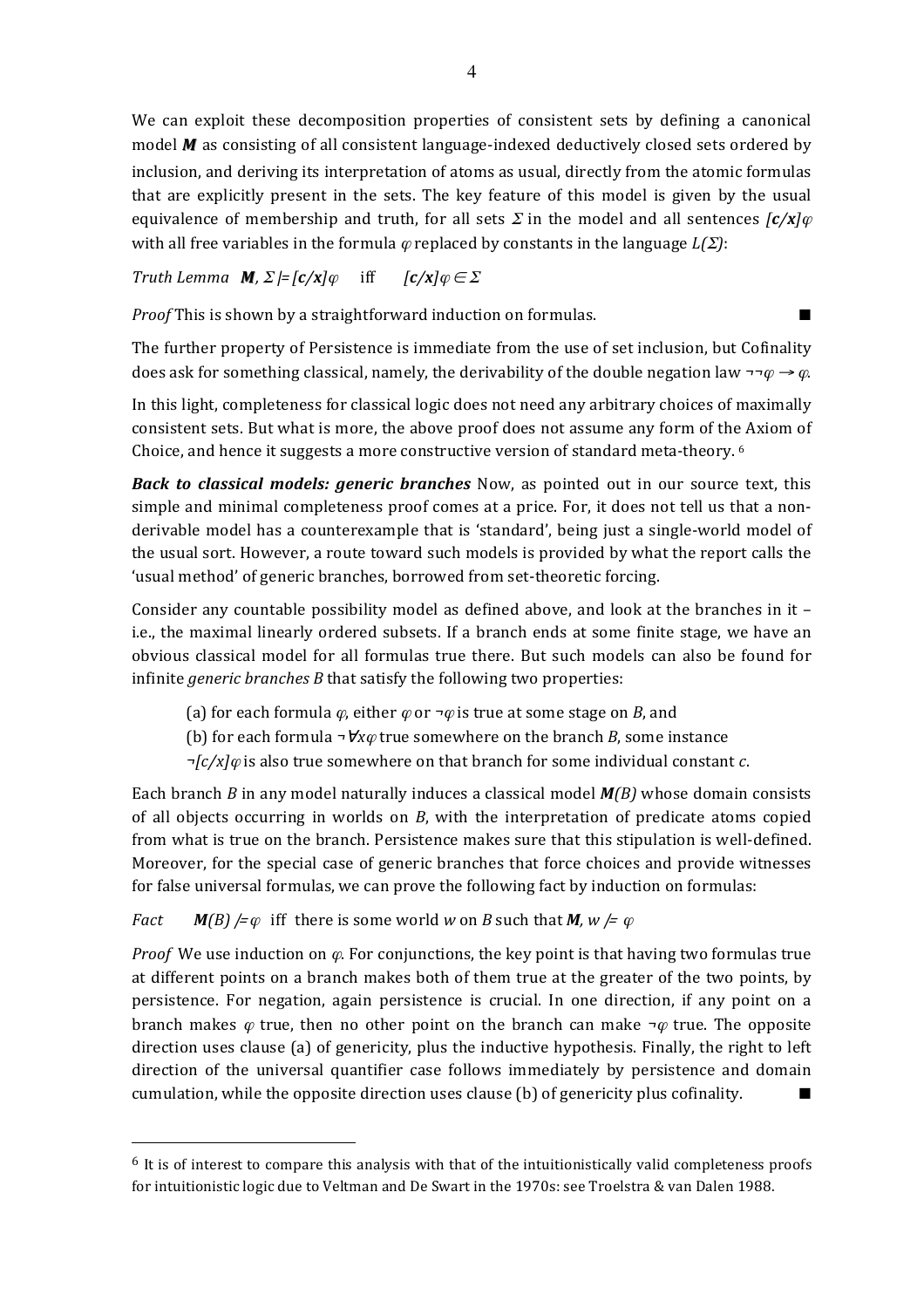What makes these facts useful is the following observation.

Fact Any countable model has generic branches starting from arbitrary points.

*Proof* Generic branches can be found by a model-internal analogue of the Henkin completeness construction. We enumerate formulas and pick a branch, making sure that all instances of formulas occur with all objects occurring in points on the branch. 7 Using this enumeration as our scheduling, to continue the branch so far, we choose a further point that either makes the scheduled formula or its negation true, and if the latter case is of the form  $\neg$   $\forall x\varphi$ , we use the fact that  $\forall x \varphi$  fails at the point, and continue to a possibly even further point where some instance  $\neg$ [c/x] $\varphi$ , is true, which must exist by the truth definition plus cofinality.

## **3 Taking the framework further**

Possibility models for a classical setting may look like 'beautiful noise' induced by purely philosophical qualms about standard models of first-order logic. However, the remainder, and in fact the bulk of my old report was devoted to taking stock of what a switch to such models would do to working model theory. In particular, new versions of old notions emerge, while we can also use notions and techniques from modal logic. Here is a key example.

*From ultraproducts to filter products* Consider the fundamental notion of an *ultraproduct*, used in the well-known proof of the compactness theorem for constructing a model for a finitely satisfiable set  $\Sigma$  of formulas out of models for its finite subsets. This proof uses an arbitrary maximal extension of some initial filter carrying all the key information – here, the 'regular filter' of all sets  $\{\Delta \subseteq \Sigma \mid \Sigma_0 \subseteq \Delta\}$  with  $\Sigma_0$  running over all finite subsets of  $\Sigma$ .

The following notion makes the compactness construction unique, while preserving the basic behavior of ultraproducts with respect to first-order formulas according to Los' Theorem.

Consider any family  ${M_i \mid i \in I}$  of possibility models in our sense, and fix some filter *F* on *I*. We define the *filter product* of this family *with respect to F* as the following new possibility model *M*. Let the variable *G* run over all non-empty filters on *I* that extend *F*, and for the worlds, collect all world-like objects in the products  $\Pi^G M_i$  of  $\{M_i | i \in I\}$  in the usual modeltheoretic sense: each world is an equivalence class of functions from indices *i* to worlds in  $M_i$ , divided out by G. As for objects belonging to such worlds w, these are equivalence classes of functions from indices to objects in  $D(w)$ , divided out by the relevant filter. <sup>8</sup>

The interpretation of atomic predicates on objects is given locally in the usual way. For the sake of illustrating this product setting and the role of filters, we display one clause:

*P* holds of a tuple of equivalence classes  $d^G$  in  $\Pi^G M_i$  iff

 $\{i \in I \mid \text{in} \mathbf{M}_i, P \text{ holds of the tuple of coordinates } \{d\}\} \in G$ 

Analogously, for the stage inclusion order, we put  $(w)^{G} \le (v)^{G'}$  iff  $\{i \in I \mid in \mathbf{M}_i, w_i \le v_i\} \in G'.$ <sup>9</sup>

 $^7$  I use the countability restriction as a precaution, which need not be necessary for a best result. Also, the precise enumeration pattern requires some care, the details of which are omitted here.

 $8$  We could make this a bit more stream-lined in terms of two-sorted first-order product models, in which we ban 'mixed' functional objects assigning worlds at some indices and objects at others.

<sup>&</sup>lt;sup>9</sup> Note that this definition gives the intuitively correct result if the stage does not change, i.e.,  $G' = G$ .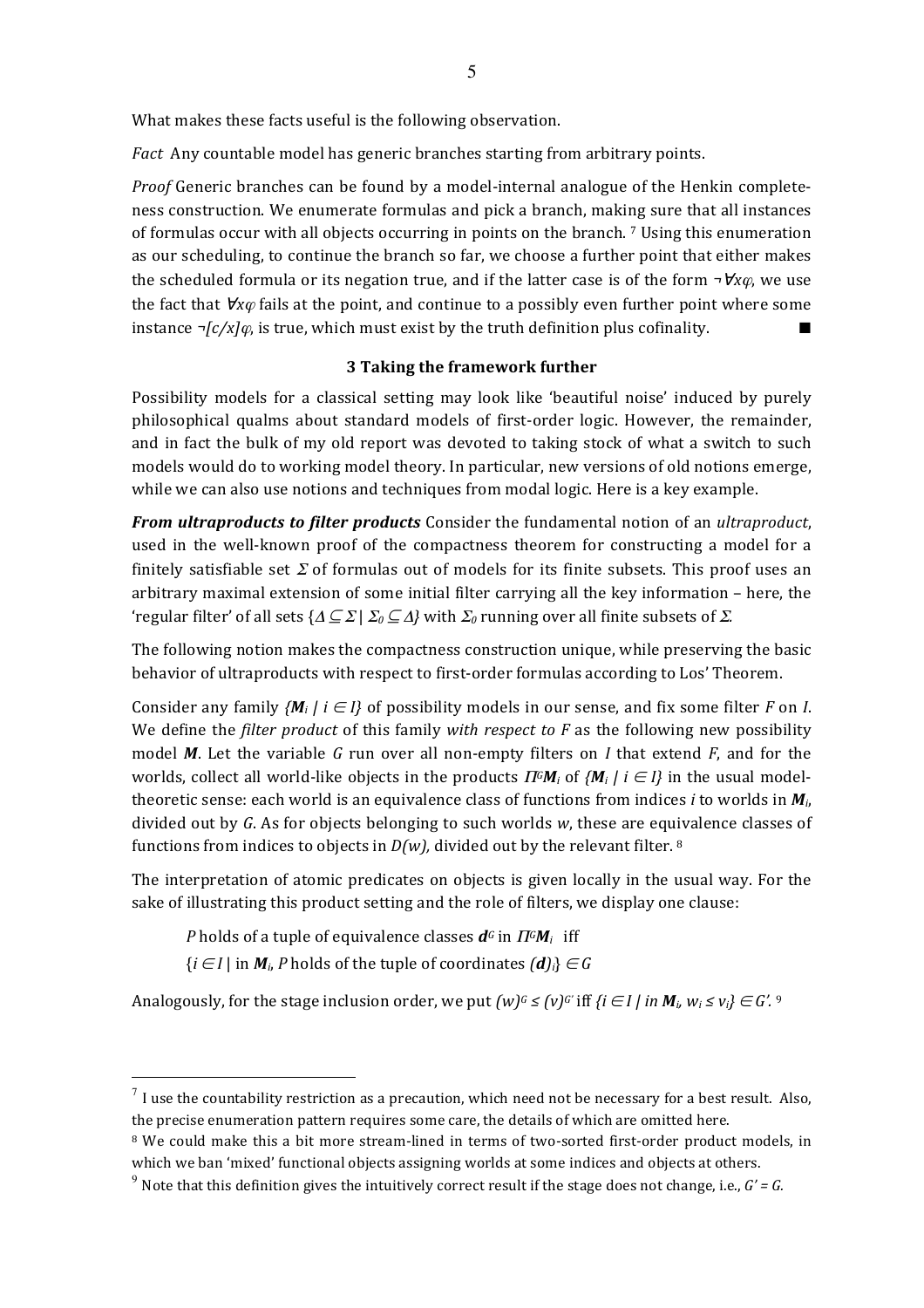*Remark* There is a small but interesting issue here with identity across worlds. Worlds  $(w)$ <sup>G</sup> at stage G need not occur as such at later stages, since an extended filter G' may identify more points in the product of the models  $M_i$  than G did. Even so, there is a family of well-defined *functions*  $f_{GG'}$  taking worlds  $(w)^{G}$  at earlier stages to worlds  $(w)^{G'}$  at later stages (and the same is true for objects at those worlds) – where the well-definedness uses the crucial intersection property of filters. Thus, we have to generalize the earlier models to the case where domain cumulation can run via arbitrary functions, not necessarily the identity. This is a minor but significant modification of our earlier setting, with independent motivation in current semantics of modal predicate logic, for instance, in removing cases of incompleteness. <sup>10</sup> In order to keep notation simple, in what follows, we do not display the maps  $f_{GG'}$  explicitly.

Now we can prove the following generalized Los Theorem for filter products M of a family of models  $\{M_i | i \in I\}$  with respect to *F*. For any world  $(w)^c$ , formula  $\varphi$ , and tuple of objects  $(d)^c$ :

## *Fact*  $M$ *,*  $(w)^{G}$ *,*  $(d)^{G}$   $\models$   $\varphi$  iff  $\{i \in I \mid M_{i} \mid w_{i} \mid d\}$   $_i \models \varphi$   $\} \in G$

*Proof* The proof for this equivalence is a simple induction like that for the Los Theorem itself, but now using our definition of the logical constants referring to filter extensions. (a) The atomic clause works by definition. (b) The case of a conjunction uses upward closure plus the intersection property of filters in a straightforward manner. (c1) For a negation  $\neg \varphi$ , first assume that we do not have the set *{i*  $\in$  *I* |  $M_i$ ,  $W_i$  (*d*)<sub>*i*</sub> |=  $\neg \varphi$ } in the filter *G*. Then, by standard reasoning, there must be an extended filter *G'* that contains  $\{i \in I \mid not M_i, w_i \ (d)_i \} = \neg \varphi\}$ . Unpacking this by the truth definition plus the upward closure of filters, we have that the set  $\{i \in I \mid \text{for some } v_i \geq i, w_i, M_i, v_i \}$  *(d)*<sub>i</sub>  $\}= \varphi\}$  is in *G'*. But then we can collect all these worlds  $v_i$  into one functional object *v* in the domain for the product of the models  $M_i$  – where it will not matter what we do on indices outside the preceding set, given the fact that we have divided out by the filter *G'*. <sup>11</sup> Now, by the inductive hypothesis,  $(v)$ <sup>*c'*</sup> makes  $\varphi$  true for the relevant objects  $d$ , while by our definition of filter products,  $(v)^{G}$  is a stage-inclusion successor of  $(w)^{G}$ . Unpacking the truth definition for negation, it follows that not *M,*  $(w)^{c}$ ,  $(d)^{c}$   $\models \neg \varphi$ . (c2) As for the opposite direction, suppose that not *M*,  $(w)^{c}$ ,  $(d)^{c} = \neg \varphi$ . So there is a  $G' \supseteq G$  and  $(v)^{c'} \geq (w)^{c}$ such that  $\vec{M}$ ,  $(\vec{v})^G$ ,  $(\vec{d})^G$  /=  $\varphi$ . By the inductive hypothesis, then,  $\{\vec{i} \in I \mid \vec{M}_i, v_i, (\vec{d})_i \mid = \varphi\}$  is in  $G'$ (#). It follows that the set  $\{i \in I \mid M_i, w_i \ (d)_i \mid = \neg \varphi\}$  cannot be in G. For, by the truth definition for negation, it is contained in  $\{i \in I \mid not M_i, v_i \}(d)_i = \varphi\}$ , which would then also be in the filter *G* and therefore in *G'*. But this contradicts  $(H)$ . (d) The case of the universal quantifier can be proved by similar reasoning. We merely note one direction where a small additional move is needed. If the set  $\{i \in I \mid not M_i, w_i \}(d)_i = \forall x \varphi\}$  is in some filter  $G' \supseteq G$ , then we can create a further product stage *v* as we did before for the negation case, but now also with objects *d* attached to its coordinate worlds such that  $\varphi(d)$  fails. And we can do still better: by applying cofinality to the relevant coordinates, and then collecting the worlds obtained into a set in *G'*, we can even make sure that  $\neg \varphi(d)$  holds for the matching product world.

Now we are almost done. We still must check that filter products are truly possibility models. Here Persistence is a simple consequence of our product definition and the truth definition,

 $10$  Cf. van Benthem 2010 for a discussion of the literature on generalized functional models for modal predicate logic, where objects at one world only need to have 'counterparts' in other worlds.

 $11$  Here we use the Axiom of Choice, and this seems to be a sin against our earlier aim of reducing our dependence on such principles. It would be of interest to see if we can circumvent the present use.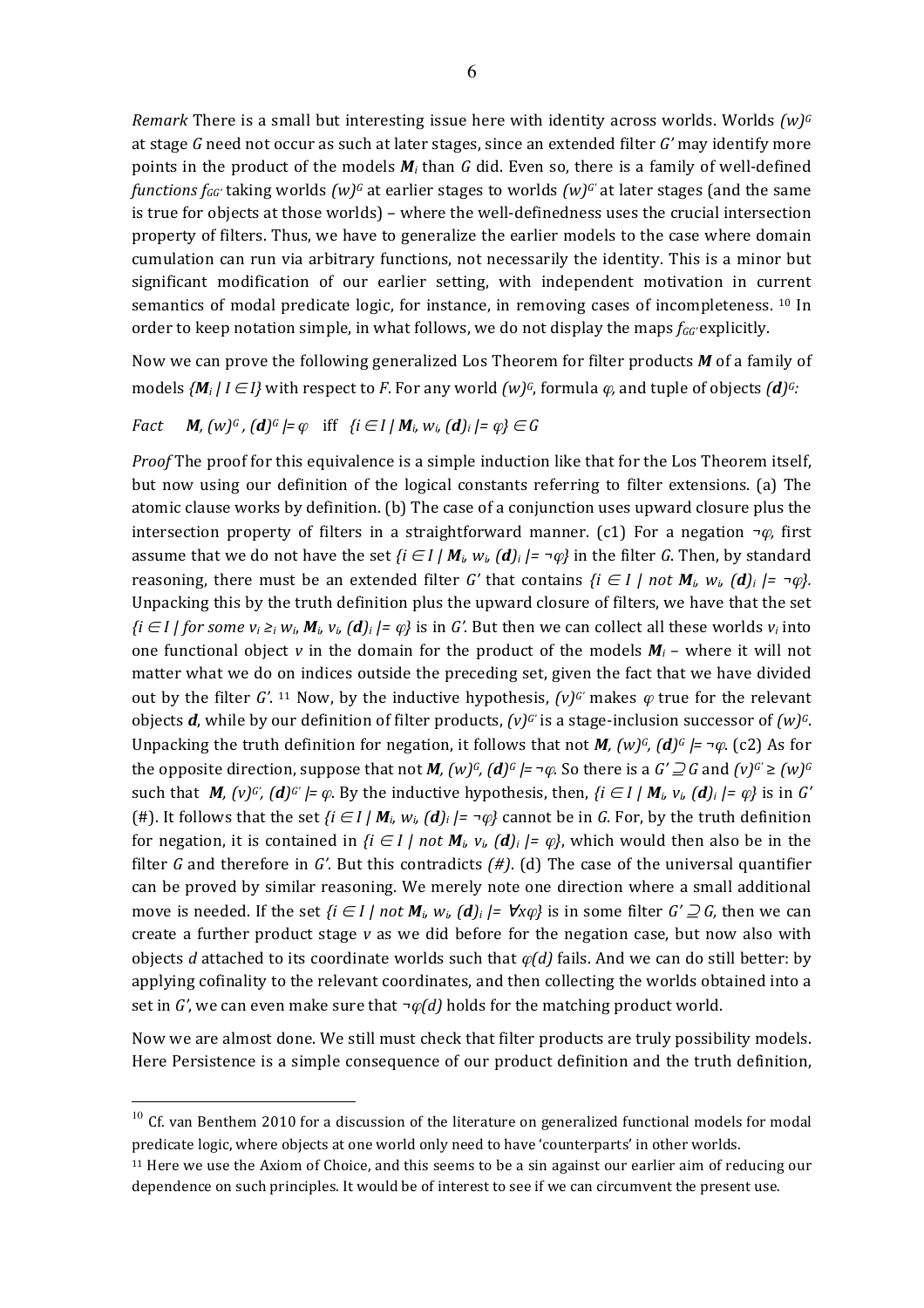and it amounts technically to saying that the earlier domain-inclusion maps  $f_{GG'}$  are relational homomorphisms. Checking Cofinality for the product model requires a little bit more care (as is in fact done in the original report), using cofinality inside the coordinate models  $M_i$  to pass to upward worlds where the negation of the relevant atomic formula holds, and then collecting these worlds into a member of a suitable filter extending  $F$ .

As a corollary, we get the compactness theorem for possibility semantics by a canonical construction without arbitrary extensions to ultrafilters. Taking a filter product of models for finite subsets with respect to the regular filter will give a model for the whole set.

**Further possibility-based model theory** The original 1981 report has more material than what we cover here. It defines analogues for all the major modal model constructions: generated submodels, disjoint unions, and in particular also, a notion of 'zigzag invariance' that combines bisimulation for stages with potential isomorphism for objects. In addition, we have the above filter products, plus an inverse operation of taking a 'filter base'. The upshot of the analysis is a complex argument leading up to the following statement:

*Claim* A class of possibility models is definable by a set of first-order sentences if and only if it is closed under the formation of generated submodels, disjoint unions, zigzag-invariant images, filter products and filter bases.

Given that I have not checked this proof in detail yet, the status of this claim is at present a conjecture. However, in this connection, it is worth noting that Holliday 2015 uses a notion like the above filter product to develop a duality between classical and possibilities models.

**Excursion: submodel preservation** Instead of pursuing the preceding theme, I will briefly raise a further one, not in the report: namely, what happens to an old interest of Albert and mine (and our friends): preservation theorems for modal and intuitionistic logic, and in particular, characterizing preservation under *submodels*. Which special syntactic forms arise on possibility models, and what is the relation to the classical Los-Tarski Theorem?

We can think in two directions here. One way is to start from the usual syntactic target class of 'universal' sentences of the form  $\forall$ -prefix + matrix with only {¬,  $\land$ , atoms), and ask for its characteristic preservation behavior in the setting of possibility models. This turns out to involve going to 'submodels' of possibility models in the following sense:

We leave the stage structure the same and only throw away objects from domains of worlds, in such a way that the basic constraints of cumulation, persistence, and cofinality continue to hold.

I believe that such a preservation theorem can be proved by a variant of the standard compactness-based argument, but now using filter models, rather than standard models.

But there is also an opposite direction. We can investigate what natural notions of submodel arise in the setting of possibility models, and then ask what syntactic preservation classes match these. Then at least three natural options arise for operating on models:

One option is dropping *objects* from world domains as above, a second is dropping *stages*, and a third: stages plus objects.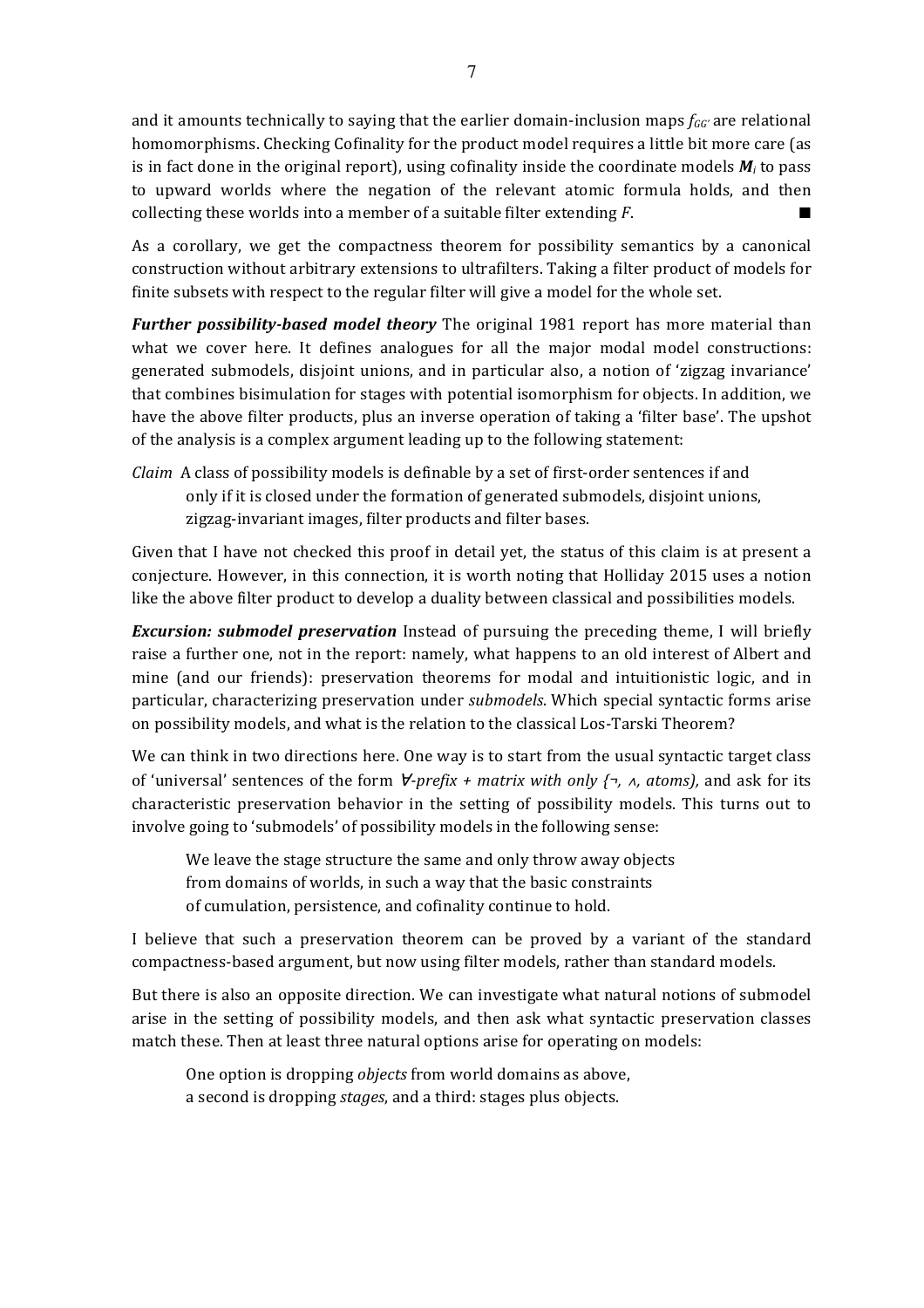This time, one has to be even more cautious, since dropping stages can easily endanger the truth of cofinality: concrete counter-examples are easy to find. <sup>12</sup> But assuming that we take care of this desideratum in some way (only taking 'admissible' submodels), it will be clear that we now need strong syntactic restrictions on the matrix part of formulas with only  $\neg$ ,  $\wedge$ , and atoms to ensure persistence, since the negation is really a modality over the stage order.

I have no preservation theorem of this sort yet, but now that possibilities semantics is on the table again, I submit that these are interesting questions. Moreover, to get to such a result, I would urge the reader to visit an obvious inspiration point. Preservation theorems for passing to submodels in modal or intuitionistic propositional logic, with appropriate proof techniques for that setting, can be found in van Benthem, de Jongh, Renardel & Visser 1995.

*Further directions* Finally, here are two directions not studied in any detail in the document discussed here, but which make good sense in the current literature on possibility models.

*Language extensions*. Any serious generalization of a traditional semantics naturally raises the question whether the old vocabulary of logical operators in the restricted model class is still adequate for capturing essential distinctions in the new broader setting. Indeed, intuitionistic logic itself involves such a language extension, since we now have two natural disjunctions. One is the classical 'slow disjunction' of our semantics, saying that a choice between the disjuncts is made cofinally – where it need not always the same disjunct that is chosen. Another option is the 'fast disjunction' of intuitionistic logic, where we have to choose the disjunct right now at the present stage. In this case, clearly, we must drop the cofinality assumption governing our classical semantics. But the origins of possibility models also suggest other options, with languages that drop even persistence.

In terms of, say, the interval models of the early 1980s, where points may be viewed limits of histories of ever descending subsets, the conjunction of persistence and cofinality amounts to a strong assumption of 'reducibility' of truth at intervals to truth in the points that they contain. <sup>13</sup> Such simply reducible notions clearly fail to exploit the full sui generis structure of intervals, such as the 'collective properties' that hold on them, or the significant *merges* (or lowest upper bounds in the inclusion order) that can be made of them. If we do go this way, we get additional notions, such as a 'sum modality'  $\varphi + \psi$  true at those stages that are lowest upper bounds of a stage where  $\varphi$  is true and one where  $\psi$  is true. This new notion supports an interesting logic of its own (van Benthem 1989). Thus, possibility semantics may need richer languages to unleash its full potential, whether the resulting logic is classical or not.

*Translations*. Another natural issue arising in the present setting is syntactic *translation* of languages and proof calculi. It is well-known that merely looking at surface syntax does not tell us the true identity of logical systems: we need to look at their systematic connections.  $14$ Now the possibility semantics for classical logic presented here is reminiscent of the doublenegation based Gödel-Gentzen translation of classical logic into intuitionistic logic.

What this suggests is a dual perspective on what we are doing: as either changing a semantics for a given logic, or as giving a translation into some other logic. Moreover, translating our classical logic into intuitionistic logic is not the end of the road. The Gödel translation of

 $\overline{a}$ 

 $12$  One technical way to see the problem is that cofinality is not a statement in syntactic universal form.

 $13$  In natural language, this would restrict attention to the special class of 'distributive' predicates.

 $14$  By the way, translations between logical systems are a recurrent theme through Albert's oeuvre.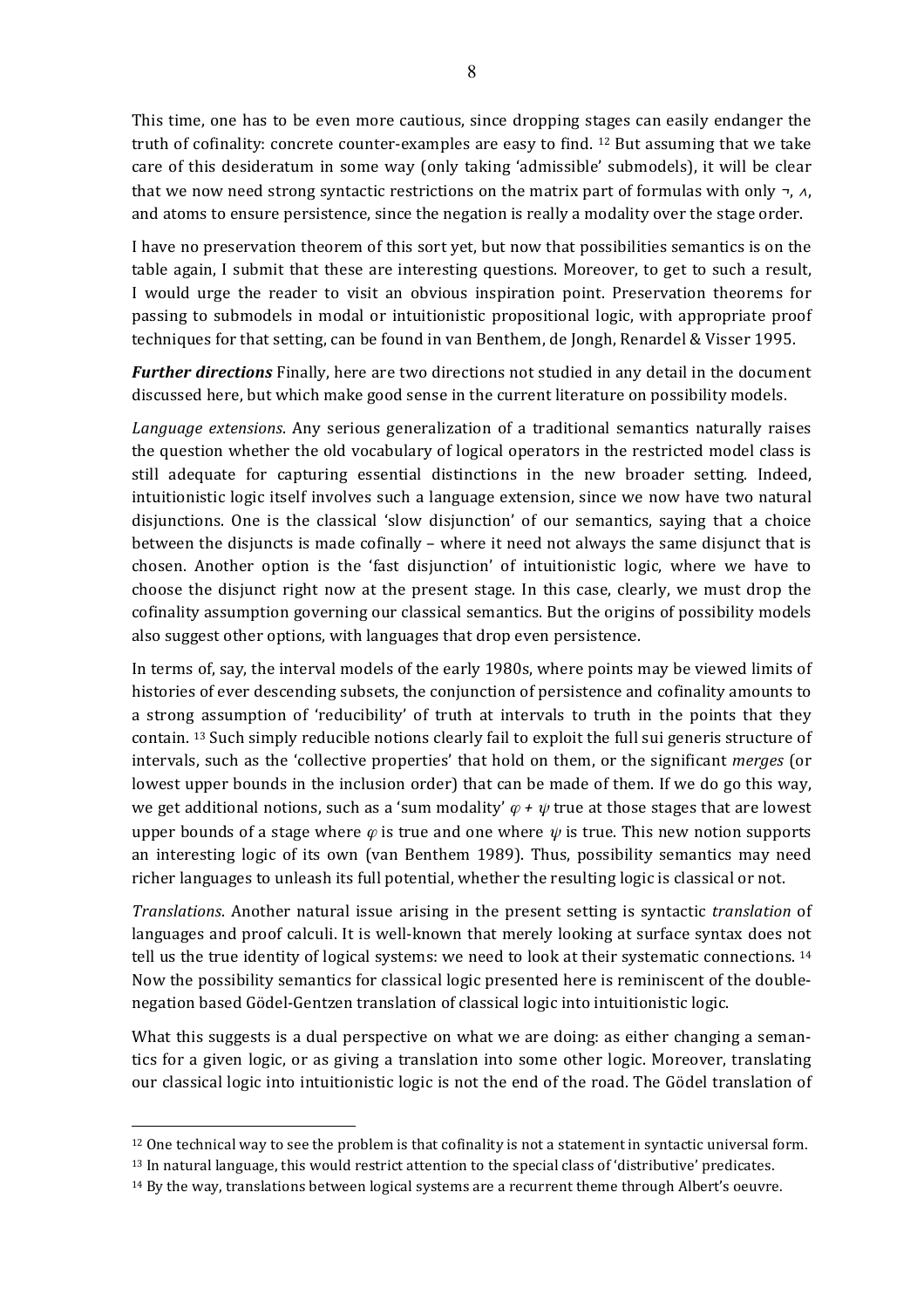intuitionistic logic into classical modal S4 can also be applied here (using ideas going back to McKinsey and Tarski) to rephrase our semantics and logic inside a *bimodal* classical logic, with one modality for the inclusion structure and modalities for the first-order quantifiers. A thorough study of bimodal translational perspectives is made for modal logic itself in van Benthem, Bezhanishvili & Holliday 2015. Thus, we may either use the new semantics, or move up to a standard semantics for an enriched language for possibility models.

### **4 Conclusion**

This admittedly sketchy revival of an old manuscript may have shown that possibility semantics for classical logic is of conceptual interest in its own right – though by now, this point has been made quite persuasively in other literature (Humberstone 1981, Holliday 2015). As an additional benefit, a model theory for classical logic going for bare essentials, such as unique filter-based constructions for completeness and compactness with no appeal to the Axiom of Choice, seems a worthwhile enterprise (cf. Andréka, Bezhanishvili, Németi & van Benthem 2014). Perhaps this will merely restate in a more austere style what is already known by other means, but there may also be more to it. Our discussion of preservation theorems at least suggests how the playing field of classical model theory may get richer in the process. I have more to say on this, but my text already seems a lot for a short Festschrift piece.

Let me end on a personal note, the same way I started. The date on the handwritten report discussed here is December 1981. Thinking about this gave me a shock, and again made me realize what an alien mind wrote this old text. December 1981 is the very month my second son was born, so what was this author thinking? Did he have nothing better to do in that period than write up logic? I am not sure I know all the ins and outs of Albert's mind and its priorities, but one thing I do know. He would never cruelly abandon little babies like that.

### **5 References**

- H. Andréka, N. Bezhanishvili, I. Németi & J. van Benthem, 2014, 'Changing a Semantics: Opportunism or Courage?', in M. Manzano, I. Sain and E. Alonso, eds., The Life and Work of Leon Henkin, Birkhaüser Verlag, 307-337.
- J. Barwise and J. Perry, 1983, *Situations and Attitudes*, The MIT Press, Cambridge MA.
- J. van Benthem, 1981, 'Possible Worlds Semantics for Classical Logic', Report ZW 8018, Mathematical Institute, University of Groningen.
- J. van Benthem, 1983, *The Logic of Time*, Reidel, Dordrecht.
- J. van Benthem, 1986, 'Partiality and Non-Monotonicity in Classical Logic', *Logique et Analyse* 29, 225–247.
- J. van Benthem, 1989, 'Semantic Parallels in Natural Language and Computation', in H-D. Ebbinghaus et al., eds., *Logic Colloquium 1987*, North-Holland, Amsterdam, 331-375.
- J. van Benthem, 2009, 'The Information in Intuitionistic Logic', *Synthese* 167:2, 251–270.
- J. van Benthem, 2010, *Modal Logic for Open Minds*, CSLI Publications, Stanford.
- J. van Benthem, N. Bezhanishvili & W. Holliday, 2015, 'A Bimodal Perspective on Possibility Semantics', ILLC, University of Amsterdam and Philosophy, UC Berkeley.
- J. van Benthem, D. de Jongh, G. Renardel & A. Visser, 1995, 'NNIL, A Study in Intuitionistic Propositional Logic', in A. Ponse, M. de Rijke & Y. Venema, eds., *Modal Logic and Process Algebra*, CSLI Lecture Notes, Stanford, 289–326.
- P. Blackburn, J. van Benthem & F. Wolter, eds., 2006, *Handbook of Modal Logic*, Elsevier Science, Amsterdam.